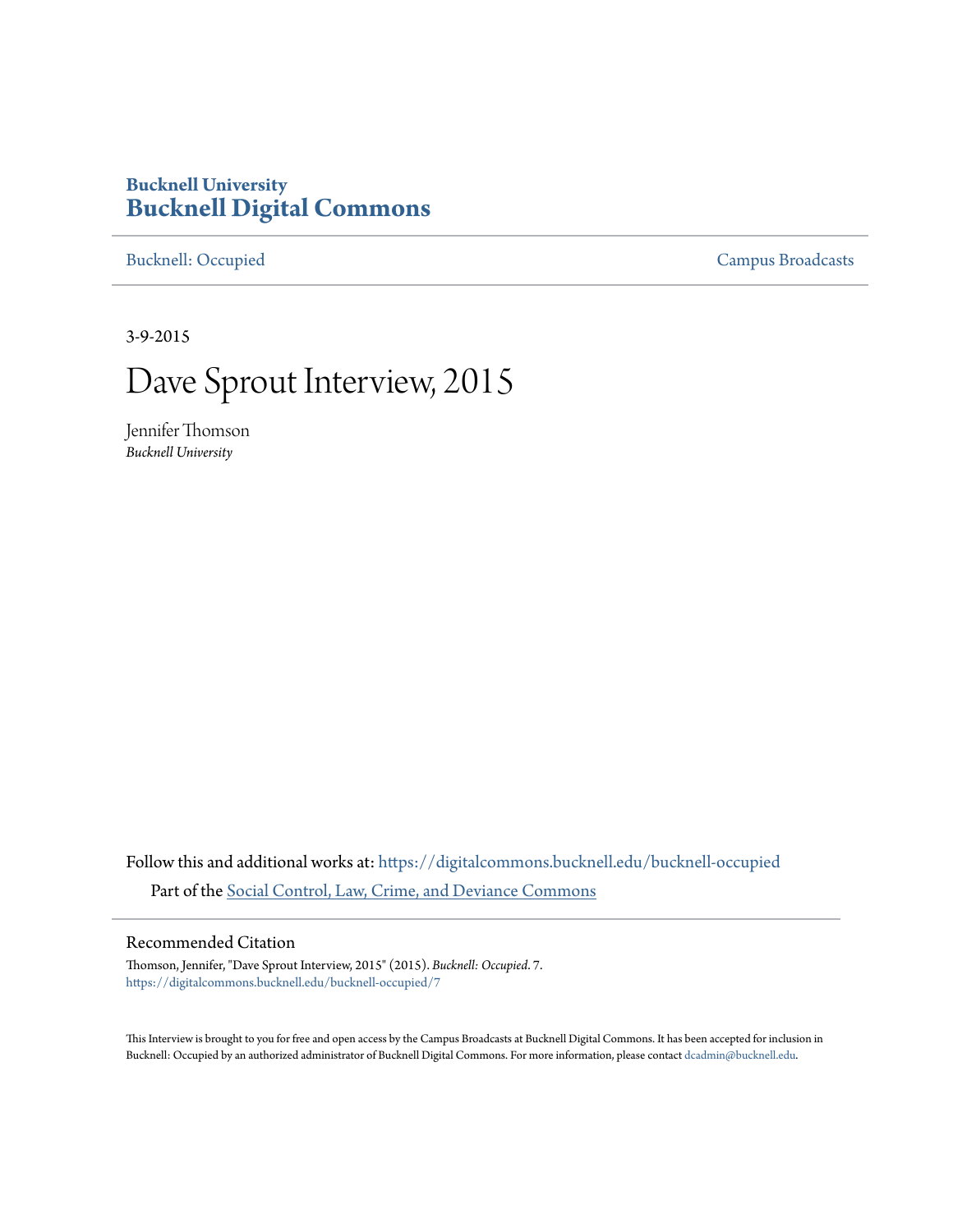**Bucknell: Occupied Copyright 2015, WVBU Bucknell Jennifer Thomson, interviewer (JT) Dave Sprout, Lewisburg Prison Project, interviewee (DS)**

**2015-03-09 00:39:25**

## [CLIPPED]

**DS:** Where the guys are in their cells. 24 hours a day double cell. Generally. They do get one hour five days a week per rack if they go out, but other than that they are in their cells with a cellmate 24 hours a day. This is the Bureau prisons call this a non-punitive program, I beg to differ with them on that. But the guys that are sent here are coming from other institutions where they may have received incident reports of some kind.

**JT:** MmHm.

**DS:** Someone would not be sentenced in court and come to the special management unit.

**JT:** MmHm.

**DS:** Usually there will be some incident for them to come here so it is right now there's approximately 1100 inmates. I believe, in the special management unit here in Lewisburg and almost the entire institution is special management unit.

**JT:** MmHm.

**DS:** There are a few hundred that are not but the vast majority are special management there. And they are double celled. The inmates anytime they're out of their cells are always restrained. They're not around.

**JT:** Can you talk about what that means.

**DS:** Sure. Any time an inmate is taken out of their cell here they're hand cuffed behind their back and that would be any time the doors opened to their cell both guys in the cell would be handcuffed behind their back. So staff would escort them wherever they're going, but they're always in restraints meaning handcuffed behind her back.

# **JT:** MmHm.

**DS:** So they eat in their cells, they they don't go to chow hall. They are allowed three showers a week outside their cells, they can go to the law library if it's available once every so often, but other than that the men are in their cells twenty-four hours a day.

**JT:** And so this is... even though it's described non-punitive measure it, something which happens to an inmate in response to an incident at another facility?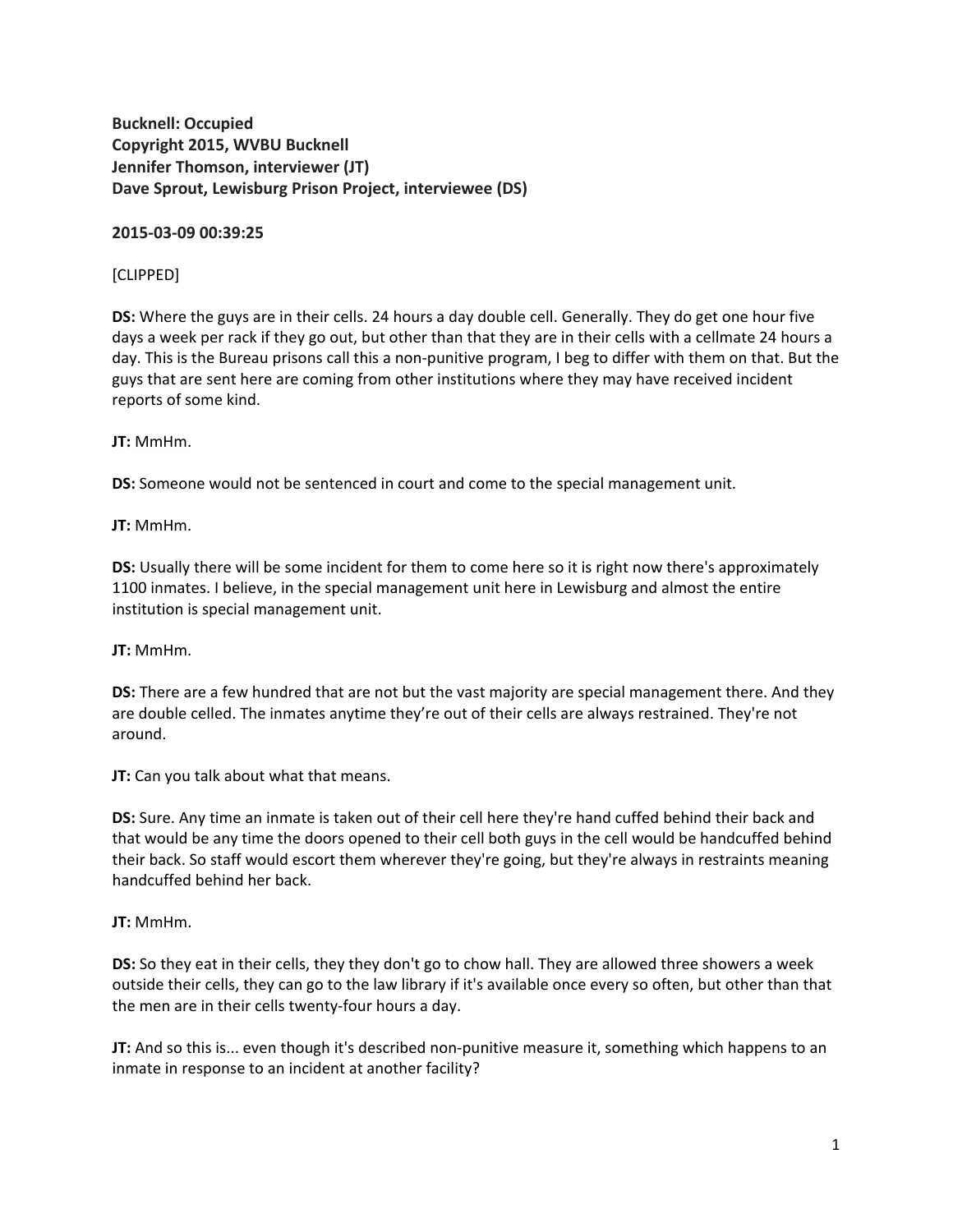**DS:** Correct. But the issue here is we believe that the guys are being punished twice.

**JT:** MmHm.

**DS:** Because if they have an incident say at Allenwood or some other penitentiary or institution they're going to be punished at that institution. Meaning they're going to spend time in the restrictive housing unit. They may have their commissary phone privileges taken away. Things like that.

**JT:** MmHm.

**DS:** Then when they put into this program. They're using the exact same incidences that got them punished before to be placed here

**JT:** Right.

**DS:** and so in our mind. It is certainly punitive here.

**JT:** Right.

**DS:** But the Bureau prisons sees it differently.

**JT:** Is this facility that we have here in town is it the only kind of its nature in the country?

**DS:** It's our understanding that the special management unit is a four-phase program, meaning that the men have to go through four separate phases to get out of the special management. Phases one into they are the start. Phase 1 would be when you start the program.

**JT:** MmHm.

**DS:** Phases one and two are here in Lewisburg. We do not believe there's any other institutions where phase one and two are held. There are other institutions where phases three and four are held.

**JT:** MmHm.

**DS:** But phases one to at least our information is only here Lewisburg.

**JT:** now as you were explaining to me earlier there were some recent policy changes.

**DS:** Yes, there was in early February. The administration started a policy regarding the razors at Lewisburg.

**JT:** OK.

**DS:** For the men. Before February the men were allowed three showers a week and they're usually taken out of their cells, escorted to the shower area cuffed, placed in the shower area, they get uncuffed at that time they are issued a razor if they want to use it during that shower time of 15 or 20 minutes. Whatever staff may allow they are allowed to use the razor. However, they would want to. If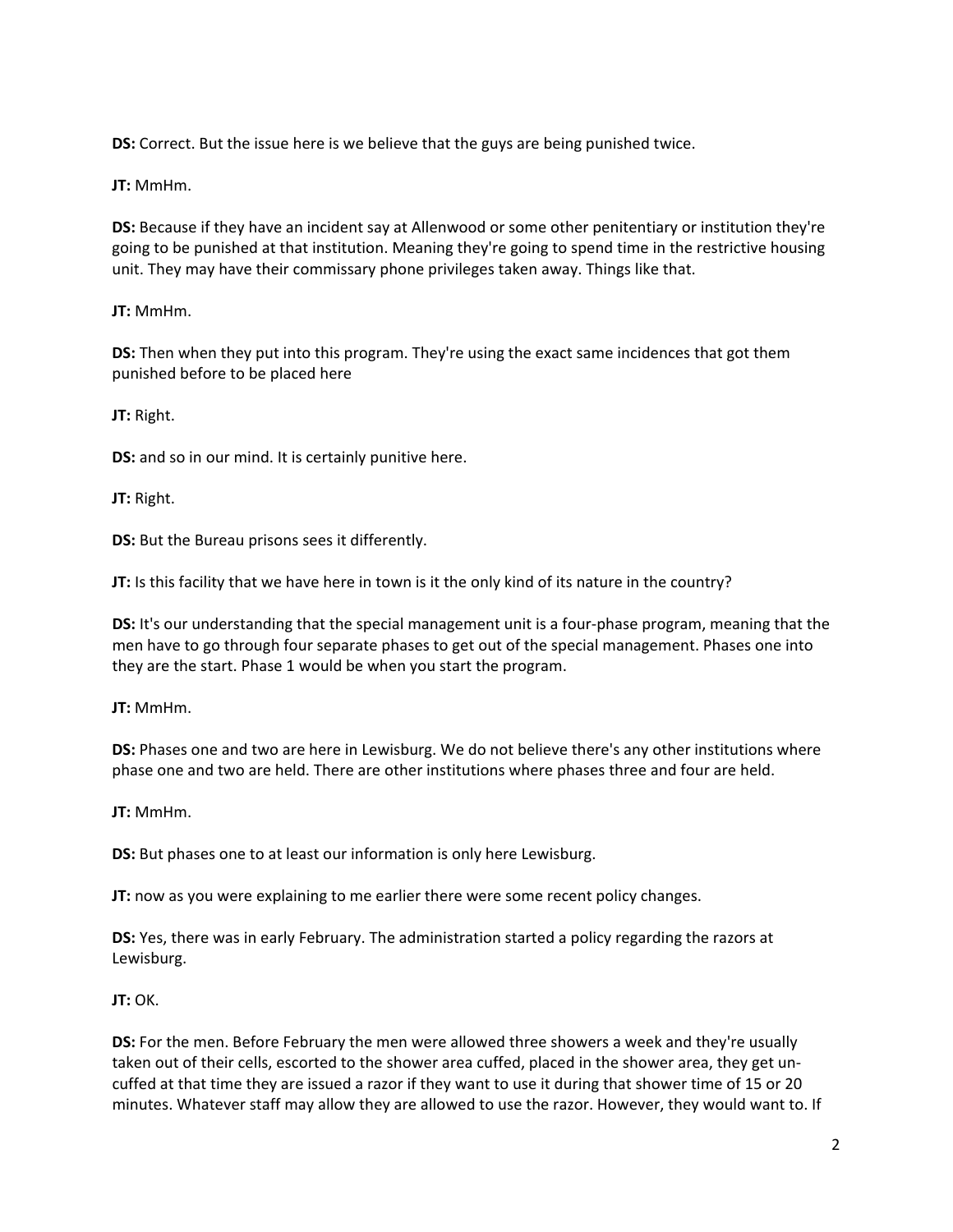they want to at the end of the shower time, staff would collect that razor and the men would be taken back to their cell. At no time... At Lewisburg razor would be considered contraband.

**JT:** OK.

**DS:** Meaning it's a prohibitive object.

**JT:** Were it to leave the shower area.

**DS:** Absolutely the inmate is not allowed to possess a razor in special management unit in phases one and two. So staff controls the razors, so an inmate has a razor in their cells that would need to come from staff somehow.

**JT:** MmHm.

**DS:** And there have been assaults at Lewisburg over the last five years of the special management where razors were involved.

**JT:** MmHm.

**DS:** In fact there are few lawsuits regarding that. But the gist of the lawsuits are staff had to be negligent in an inmate getting a razor.

**JT:** MmHm.

**DS:** Because they are not allowed to have them there is not been allowed to have a razor in phases one and two for the last 5+ years Lewisburg.

**JT:** MmHm. MmHm.

**DS:** But they had a policy at Lewisburg early February that the men were not allowed to have control razor at any time, even during their shower.

**JT:** OK.

**DS:** The memo that we received was that they would be allowed to have a clippers of some kind. Whenever this would be two times a month.

**JT:** MmHm.

**DS:** To use as they see fit. This is the major change, a major policy change.

**JT:** And was there any rationale given for the change.

**DS:** I believe it was safety of staff and inmates was the rationale used, but still as I explained the razors are not in the hands of the inmate.

**JT:** Right.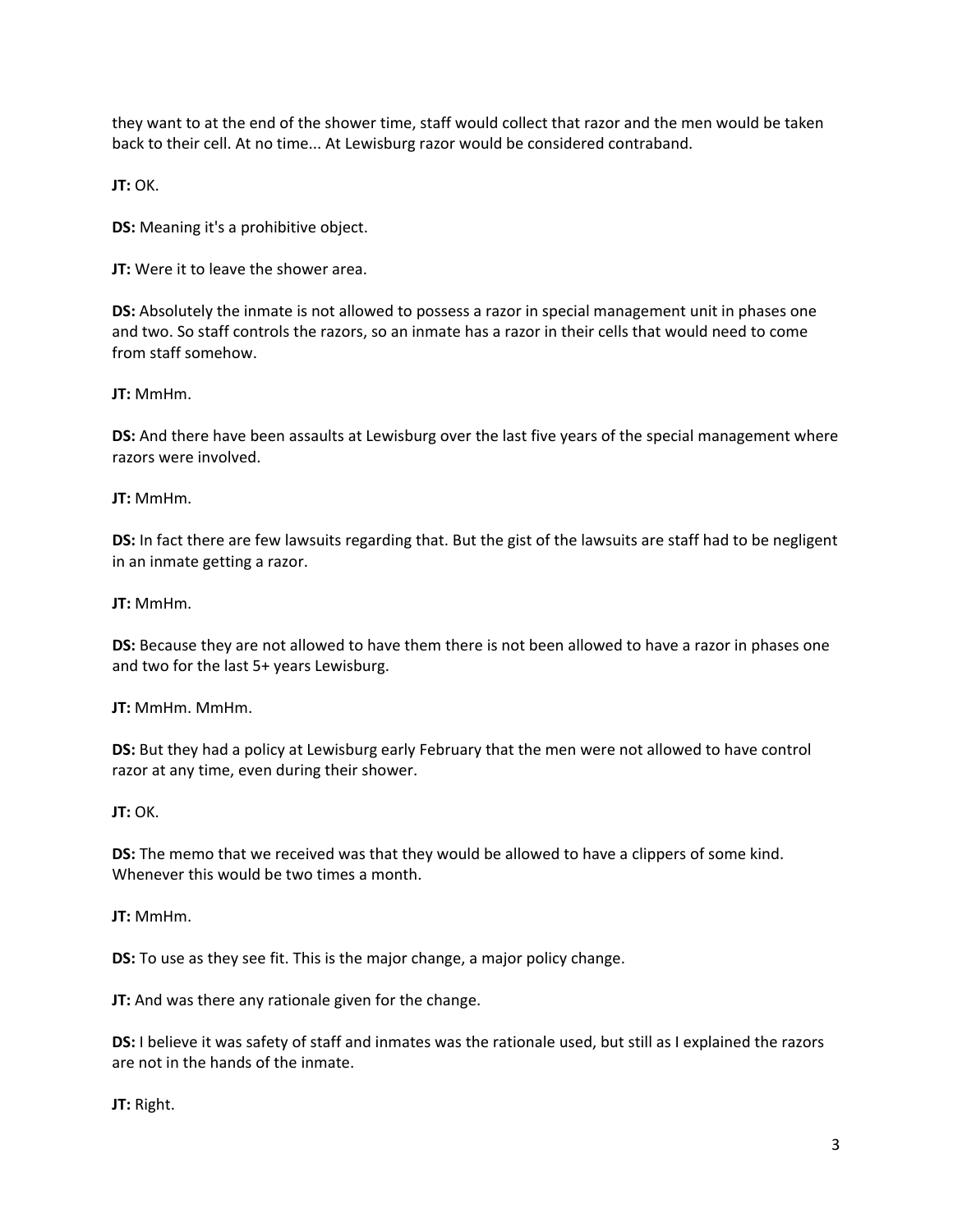**DS:** It's only given to them by staff at certain times and has to be documented and when razor is given back, it's documented so if an inmate has a razor. Usually it would be for either staffs negligence or intentional.

**JT:** And it sounds to me like so long is that razor wasn't smuggled out of the shower somehow the only real threat is to the inmate right? through a possible suicide or self-harm.

**DS:** Well, there are...I mean staff could be. If an inmate had a razor they can make weapons out of it. There's there's no question that has been done.

**JT:** Right, I'm saying even if it staff followed all the correct procedures, then the only person that could get hurt is the inmate while he's in the shower, right?

### [CROSSTALK]

**DS:** Absolutely, you're correct, I apologize.

**JT:** No, no, don't apologize.

**DS:** Yes, yes, you're right. They are not around staff or they are not around another inmate with the razor if policy would be follow properly, you're absolutely right. So if staff would not be negligent or deliberately allow someone to have a razor. This policy would not need to be in effect, in my opinion. Now safety of staff and inmates are important, but also if the policies of their... It's our understanding that this is only institution that this policy is in effect. Now I... that's my understanding I could be wrong on that, that but even at the control unit out at ADX, I believe the inmates are allowed to have razors. To shave not to have them all the time.

# **JT:** Right. To carry around

**DS:** Correct. And so, again, to some people this may not seem like a big deal or not, but to the guys it is. This is a major policy change. The program statements for the special management unit say the men are allowed to shave three times a week. By the Bureau of Prison policies, they are allowed. This was done just by a memo at the institution. And obviously it caused some concern with the guys because this was just something that was thrown on them. There are many reasons for the razors. This shaving some people, there are religious aspects to to shaving so this this crosses many boundaries here with with not being able to have a razor.

#### **JT:** MmHm.

**DS:** The other the other issue for the guys would be they're saying that it's a clipper of some kind. Again, I don't know what this is going to be, but but it would be sanitized and and... between uses of... This is one that would be going from block to block inmate inmate our understanding, not a disposable type thing. So that's of a big concern.

**JT:** Yeah.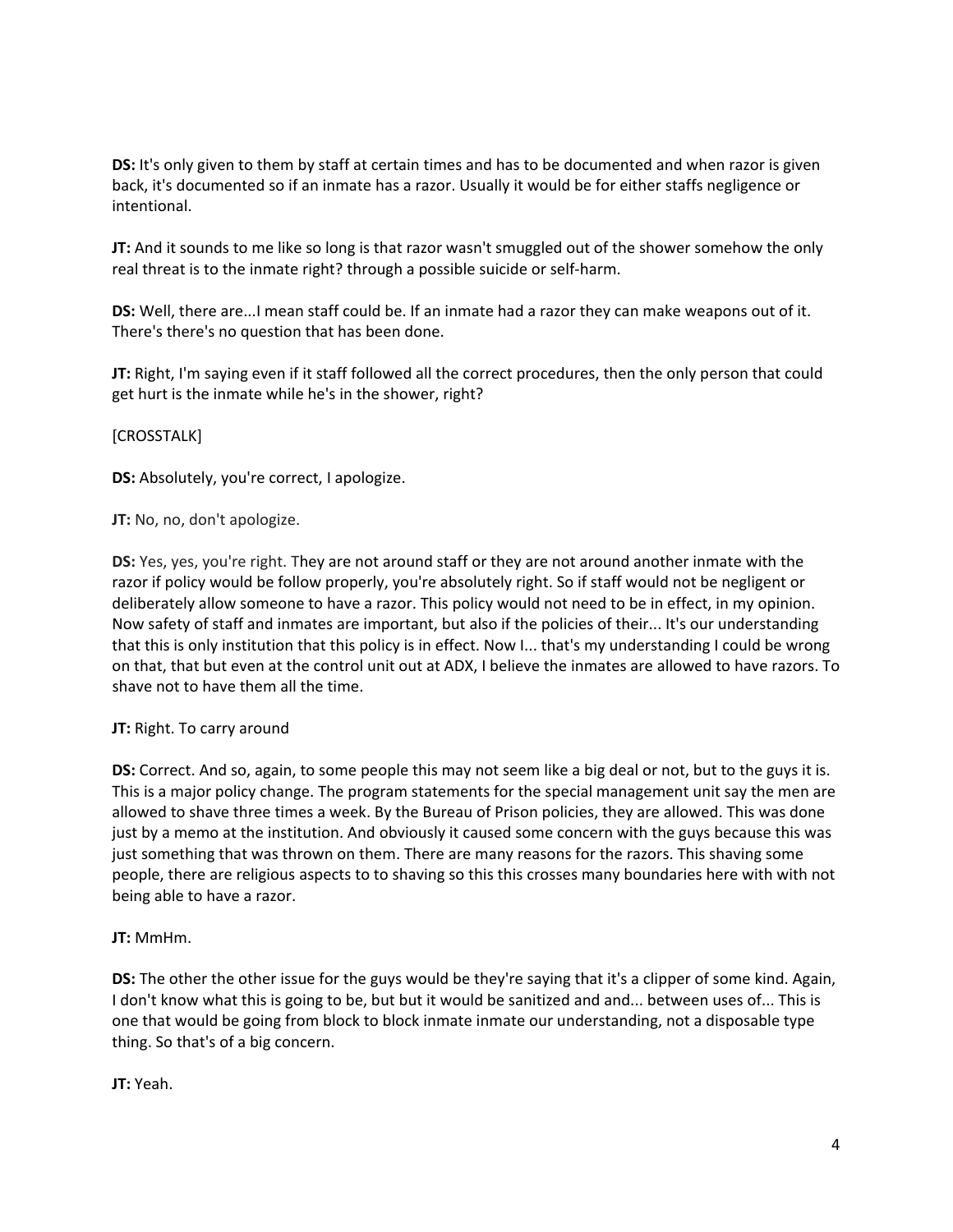**DS:** You know, there are... there are men there with diseases.

**JT:** Diseases, yeah.

**DS:** Just like out on the street and and would you want to use something as personal as as a razor type instrument of somebody else's. So that's going to be a major concern also for the men.

**JT:** MmHm.

**DS:** So with this policy, the administration had to know that there was going to be a reaction of some kind from the men. If not, then they're certainly not not doing their job well because this this certainly was going to cause some type of issue and our understanding of that issue was that the men wanted to grieve this meaning file administrative remedy meaning that's the process that needs to be done to bring it into court.

**JT:** And how does that work if an inmate wants to file a grievance, what does he have to do?

**DS:** At Lewisburg, they need to file what is called BP8. That's an informal [INDECIPHERABLE] of the, of the incident and it needs to be filled out on a form given to his his unit team. They have five days to respond to that, and if it would be in, they would deny whatever you're asking about, then you would file what is called BP9, and that would go to the warden, and you... it goes through to BP10s to BP11s.

**JT:** MmHm.

**DS:** The 10 goes to the region, which is in Philadelphia. The BP11 goes to the central office in Washington and, by law, you have to exhaust every one of those remedies before you would be able to file in federal court.

# **JT:** MmHm.

**DS:** Regarding any issue you have. So so the men know they have to exhaust the remedies and the administration also knows that. So what we're hearing, many guys were asking for the administrative remedy, and were told no, you're not getting them no, you're not grieving this issue.

**JT:** Is that legal? Are they allowed to refuse a grievance even if they may not agree?

**DS:** It certainly is... is not legal in my estimation, because then the men have no recourse to go into court.

**JT:** MmHm.

**DS:** So those grievances that that is by the prison litigation Reform Act. They must exhaust all their administrative remedies. So without that there there are some... if they can't get a form... whether their exhaustion. Whether they are not able to exhaust, but that is a question a judge would have to determine.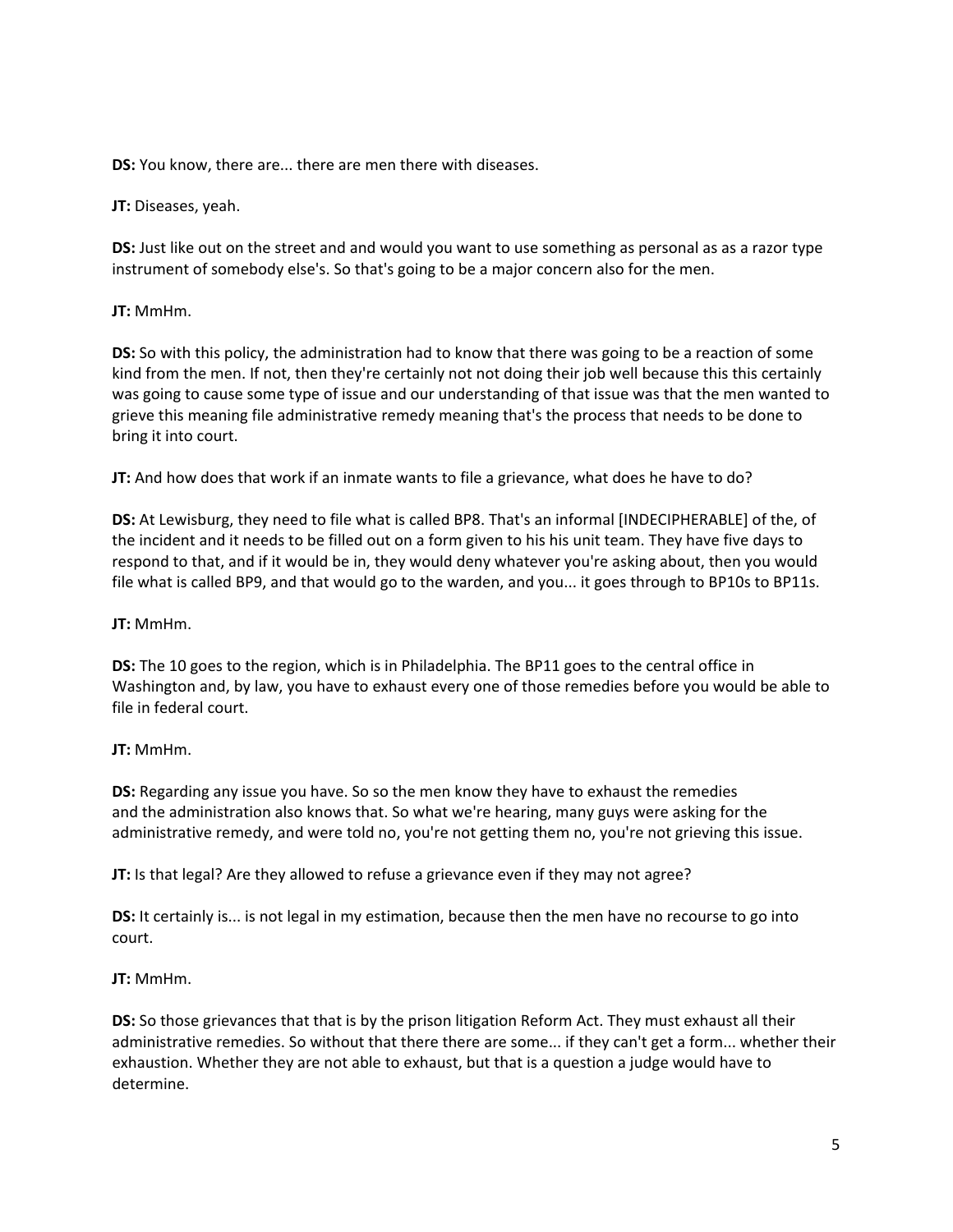**JT:** MmHm.

**DS:** Most guys aren't able to file on that, so they know how to follow the process and if that's that's taken away from them... Again, this is a new policy they had no idea about. And then they're not able to grieve the issue so this just compounded the problems.

**JT:** MmHm. MmHm.

**DS:** that many of the guys were having.

**JT:** So then what happens? Some of them requested this grievance form, they were told they couldn't get it...

**DS:** Correct that's my understanding, and there... the administration seemed to say that what happened after that was because of the policy itself, but we're hearing it with not because of the policy. Part of it was because the guys could not grieve the policy.

**JT:** Right.

**DS:** And they were a couple guys who tried to grieve the policy, or tried to get some word out, possibly what was happening so that they couldn't follow through with the process.

**JT:** MmHm.

**DS:** And the people were put in hard restraints regarding... Using false misconducts and guys on the block knew this was happening,

**JT:** MmHm.

**DS:** So it was just starting to be a perfect storm, where the policy for the razors came on them, they were unable to grieve the policy, and then some guys were being placed in restraints because of this. And when they couldn't find out about certain guys they they started some guys maybe held their, held their food tray to block the window, which is an incident.

**JT:** Can you talk about what those... what the significance of those two acts is?

**DS:** If you... generally at Lewisburg, because the guys are in their cells 24 hours a day.

**JT:** MmHm.

**DS:** So the only way they can talk to somebody is if it would, they would come to their door to talk.

**JT:** OK, right.

**DS:** So if they want to talk to a Lieut. or the captain were the AW, they need to get staff to bring them down.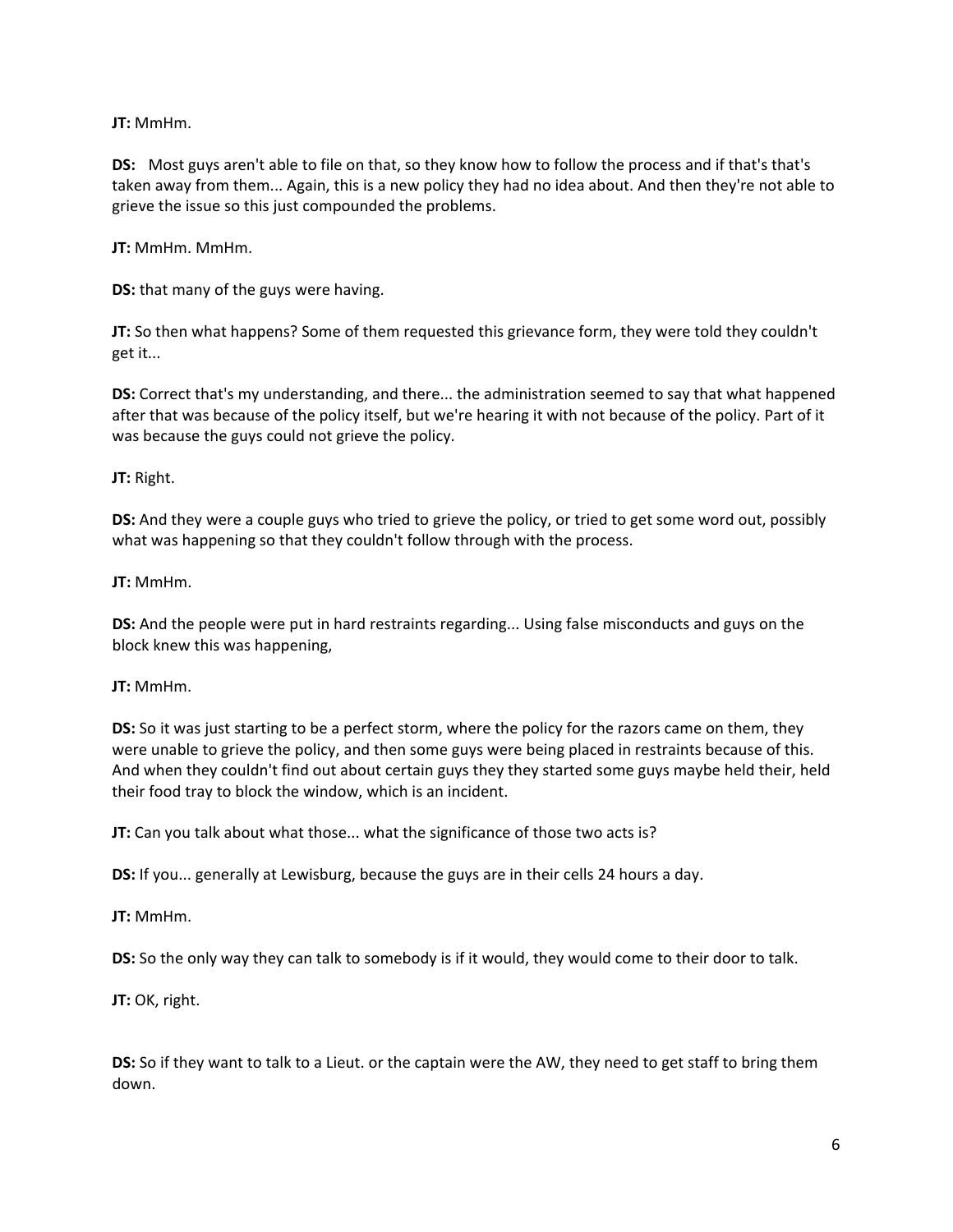## **JT:** OK.

**DS:** And if staff does not do that. They have no recourse. So what some, some do they cover their window.

#### **JT:** OK.

**DS:** Now, that is a misconduct in the prison because staff needs to be able to see in the cell at all times and that's legitimate, because there could be a in-- something going on in the cell.

### **JT:** Right.

**DS:** Person could have a medical emergency or something, so they know. But that gets staff so then they will bring somebody either a Lieut., so that's what the guys were hoping for.

#### **JT:** MmHm.

**DS:** To talk to them to to try to air some of their grievance. Our understanding after that happened. Instead of trying to follow policy by bringing Lieut. or Capt. to talk and try to resolve some issues that the... It's called a sort team there there there the teams who do cell extractions. They are they're usually in full riot gear and and they started using pepper spray, using pepper balls, to just going cell to cell to cell for these guys who were causing any problems.

### **JT:** MmHm.

**DS:** Other than wanting to try to talk to somebody regarding their issues, and that's when things escalated. At least that's what we heard. To the point where flash grenade, concussion grenades, were used in the cells.

**JT:** Now, those of the kinds of things that are only designed for use outside.

**DS:** That's that would be my understanding. I don't know exactly whether they're used, whether they're to be used indoors, but you have to remember a lot of these cells are 8 x 10 in concrete, and any these flash grenades or concussion grenades when they go off, the sound was deafening. We we heard that people throughout the prison could hear the concussion of a grenade. There is some, some question whether we heard that some of the back windows of the cells were blown out because of these, the administration is saying that was not the case. I don't know the answer to that. We've been told by several guys that the windows were blown out. We heard some the inmates broke the glass. I don't know. But but it was February and windows were broken. Fires were started because of the flash grenades, mattresses, things like that. So obviously inmates were injured. They also use a projectile grenade which is... has rubber pieces that go off inside the cell, and so there's going to be injuries. Now, they're not life-threatening injury... they're not use-- supposedly non-lethal weapons.

# **JT:** MmHm.

**DS:** But again, you're in such a small, confined space, and of course the pepper balls were shot at them, gas was used, guys with athm-- we heard there were many many instances where where people with asthma who weren't even involved with this.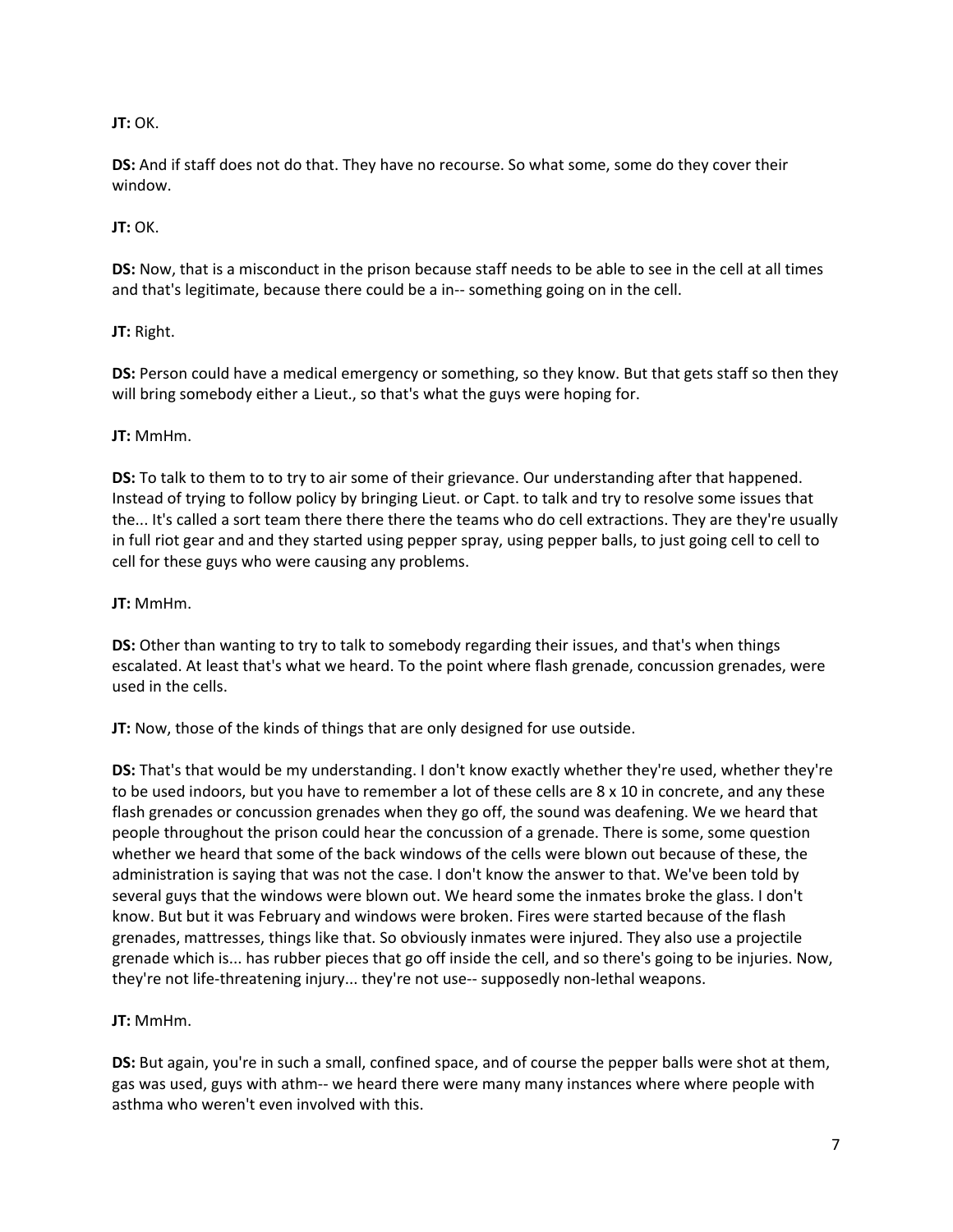**JT:** MmHm. MmHm.

**DS:** Were having issues because there was so much gas being used at the institution. We had heard, and I don't know... that staff from other institutions needed to come into the... Now, again, this is what I'm being...

**JT:** Of course.

**DS:** So and the prison is bas-- the administration--is basically saying this was a non-incident. There was nothing out of the ordinary. I've been working at the project now for nine years and I've never seen anything to this extent, especially at Lewisburg, we believe it went to three different blocks that the... So it went to several blocks where where staff did this. And once the guys were taken out ourselves. We heard some were assaulted. Many were placed in hard restraints.

**JT:** MmHm.

**DS:** We heard up to 20 to 30 at a time were in hard and placed back in their cells with hard restraints with the gas in their cells without being able to clean anything like that, so and this went on for approximately two days. That was our understanding so that... we didn't hear about this till... Obviously there was nothing... there was no news reported that because this institution seem to feel that this was nothing out of the ordinary, but believe it certainly was. And we... as the project are are asking for a full investigation from outside of the institution by the Office of the Inspector General. We are contacting them to to have this be reviewed and an investigation into whether staffs and the administration's response to what we feel were incidences that not anywhere close rise to the level of of what was done to them.

**JT:** Right.

**DS:** You have to remember now, this wasn't the inmates took over and controlled a block and/or are out in the yard and barricaded themselves.

**JT:** Right. Right. Right.

**DS:** All of these men were locked in their cells. There was no threat to staff or to the public at any time and that I can't understand because like I said all these men were still locked in their cells, and we just believe that the level of response was way above what was needed. Some some may think that this was a way for the administration to send a message to some of the guys about who's in charge. That they knew by changing the policy that there would be a reaction.

**JT:** MmHm.

**DS:** Maybe trying to justify the program to say "Oh look. Look how bad these guys are."

#### [CROSSTALK]

**JT:** We have to use all these... weapons on them.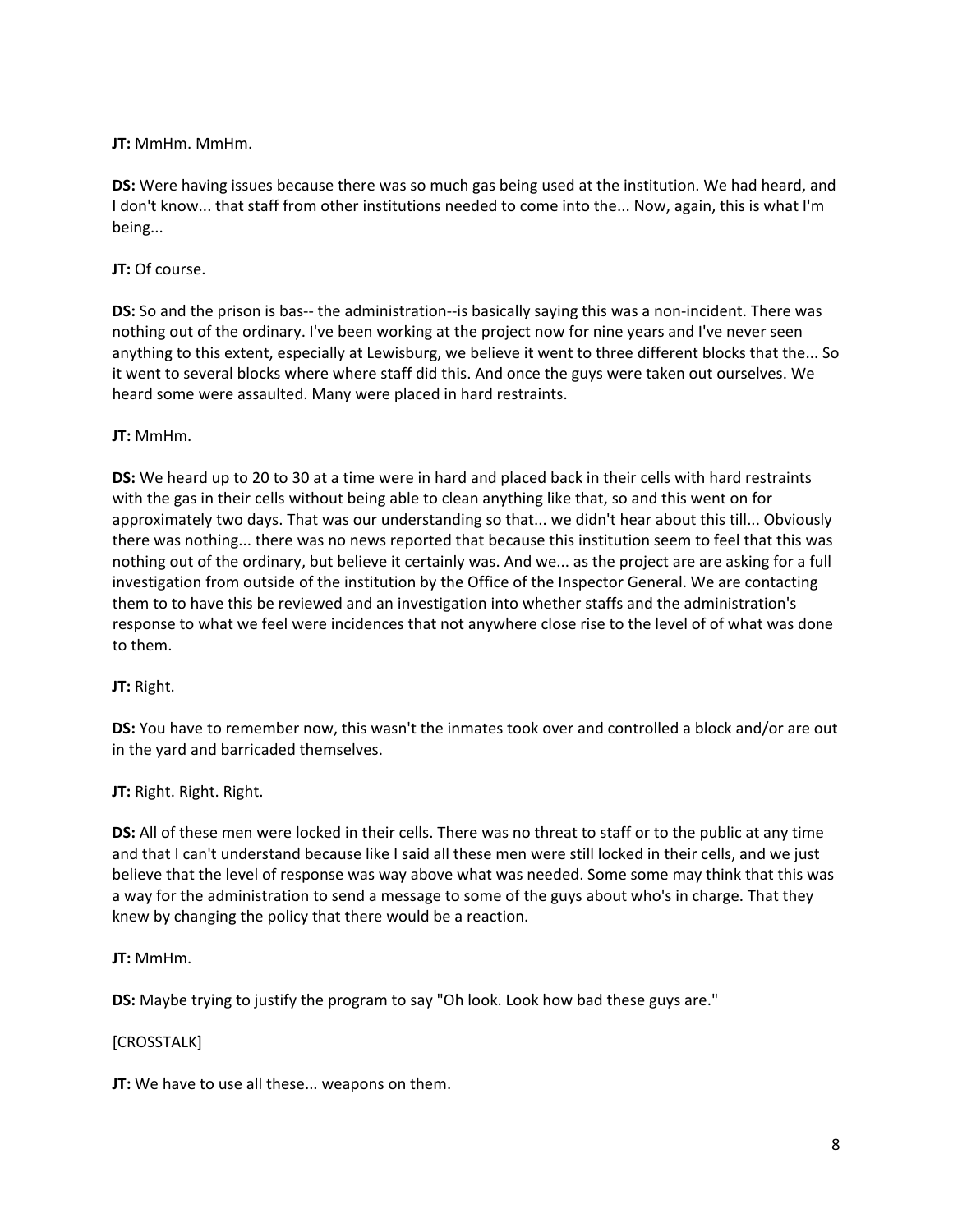**DS:** "Look what they did... they in fact caused the incidences to happen." Again, I don't... that's speculation everyone can have an opinion on that. I kinda lean towards that that this is a way to show and justify the program.

**JT:** MmHm. Now so there's kinda two issues that you brought up there. One is that there's this desire to justify the program as a whole and then the other was to send a message to certain of the inmates. So I'm wondering like on that second issue have there been other things which have happened over the last few months where inmates have shown some kind of displeasure with their conditions?

**DS:** There's always, always a displeasure with the condition.

**JT:** Right, yeah.

**DS:** Especially at Lewisburg, but usually, if there's an issue it's usually one person or one cell that that one. What makes this unique, at least in my opinion, is the amount of guys involved.

**JT:** So how many how many inmates were involved?

**DS:** It's our understanding were three blocks.

**JT:** OK.

**DS:** I don't know exactly. I'm I'm I'm assuming between 20 to 25 cells on a block which could be double cells. Now that does not mean everyone, but we heard there were upward of 30 guys in restraints at one time.

#### **JT:** MmHm.

**DS:** We have not heard anything like that so so and this would be after taken out of their cells, placed in restraints and put back in their cells again. That's something that we have not heard been done specially on this scale.

#### **JT:** MmHm.

**DS:** That's what makes this unique in our mind, and that the response was over the top and and again I... they... because of the policy they implemented that no one else has in the Bureau of Prisons. And it was just thrown on these guys knowing that there would be some reaction. Being ready for it and then putting the hammer down on the guys.

**JT:** MmHm. MmHm.

**DS:** I really believe that they're trying to show how... to justify the program itself.

**JT:** MmHm.

**DS:** That's that's my opinion and that's all it is.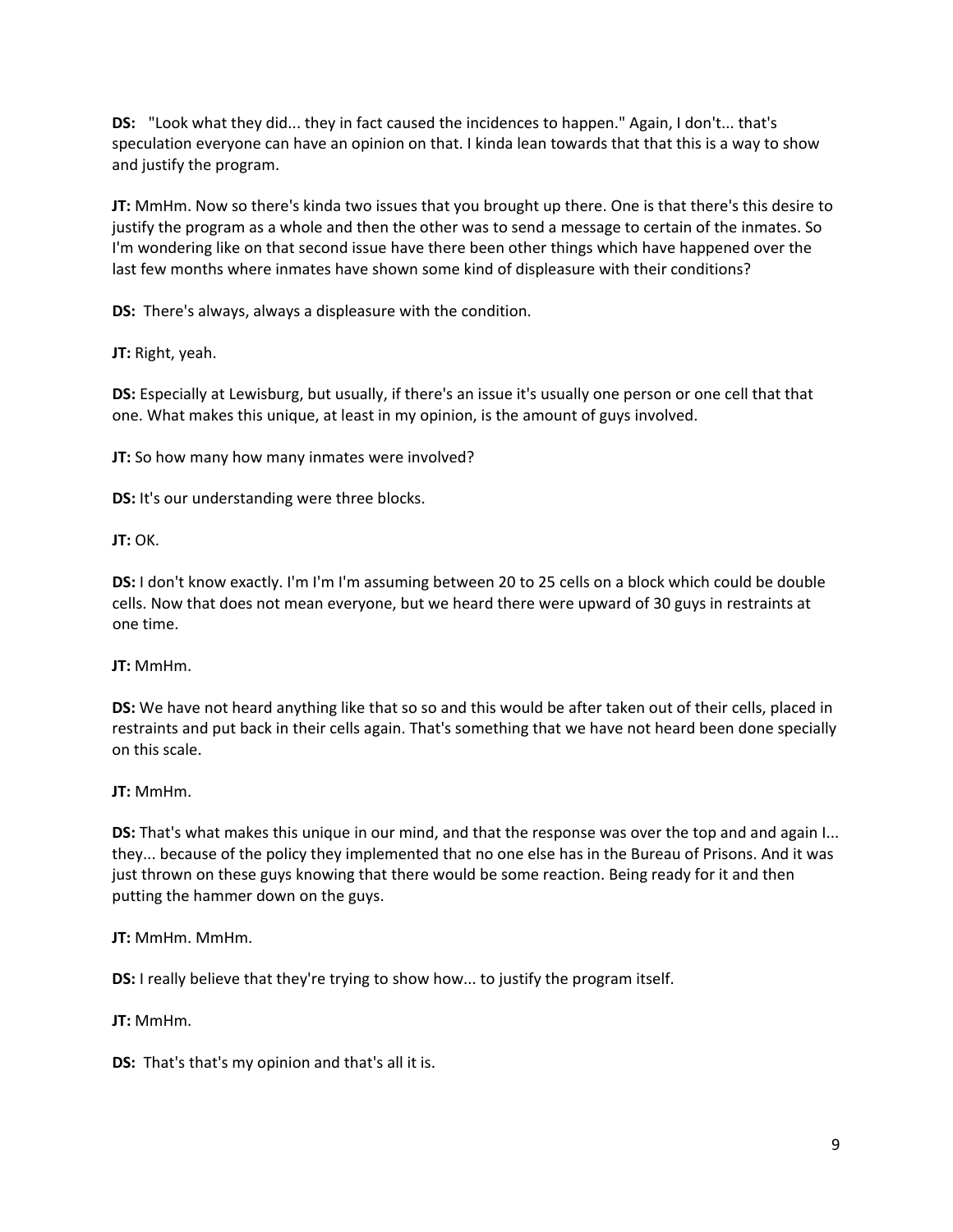**JT:** Right. Has there been any talk in any place within the prison system about maybe scaling down or getting rid of the SMU?

**DS:** The Bureau of Prisons came out... there was a study done. It just came out last week regarding the use of solitary and the SMU was part of that. It's about 280 pages. I have not been able to get through it yet [LAUGHS], but there's always... because right now solitary confinement is an issue that that it's in the public eye.

#### **JT:** Right. Right.

**DS:** And rightfully so. And Lewisburg because of the special management is right in the middle of that eye and they know that. In this way, by my opinion, justifying a "Look how bad these guys are. Look what they're doing. Look what we have to do we have to use all these the all the weapons that we have, and so so of course we need something like this." Again, my opinion but I really believe they're trying to justify the program, and show who is the boss.

**JT:** Right. So you talked about requesting an outside investigation. How likely do you think it is that that will happen?

**DS:** Well, I don't know. I'm kinda a pessimist regarding the Justice Department, but we will make a request and I encourage other people to ask for for a request for this.

**JT:** And for listeners out there who exactly would they make this request to?

**DS:** To the Justice Department and in the justice department website, it's the Office of Inspector General.

#### **JT:** Got it.

**DS:** That would be... Again, they're the ones who oversee staff misconduct. At least that would be my thought on here. That that it... but I do believe because of the reaction to what went on and the duration and the amount of people involved, that this is something that should be investigated. That would not be something I don't believe were privy to what, but I do believe that it needs to be done, especially outside part of the Department of Justice, not not in-house in any way. To see... And again, I was not there when happened, so I can't say. I work... we heard from multiple guys regarding this. Probably received more letters regarding one incident than any in the years I've been at Lewisburg. And remarkably similar too.

#### **JT:** MmHm. MmHm.

**DS:** So, each block was basically the same. The amount of, you know especially the concussion or flash grenades that were used, where it basically shook the prison could be heard throughout. We heard that that there were guys with asthma issues well off the blocks that were involved here/

**JT:** MmHm. MmHm.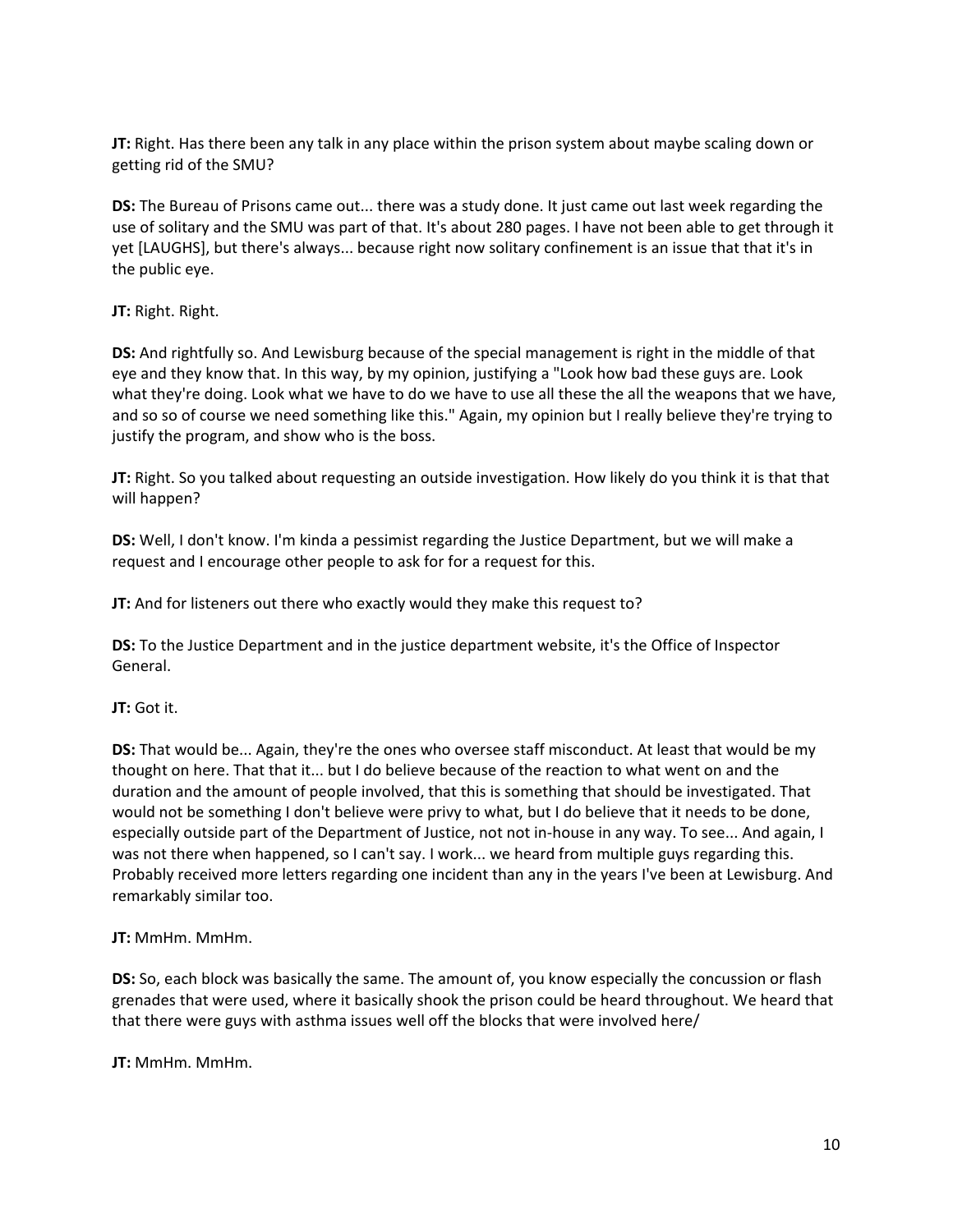**DS:** That's how how much teargas, pepper spray type gases would permeated through the whole institution so you can imagine being in the cell where this is happening to or on that block.

**JT:** Yeah.

**DS:** And again that that's and for... I mean, no staff was involved, there was no staff hostages, there were no staff that was assaulted. Nothing like that and and that's.... It would just seem to be a way over the top response.

**JT:** You're listening to Bucknell: Occupied, here on 90.5 WVBU. For all listeners out there who may have a question for my guest in the studio tonight. The number is 570.577.3489. Give us a call and certainly ask us any questions that you have. So Dave, I wanted to ask you to talk about specifically about the use of hard restraints at the prison and the conditions the inmates are kept in while they're in these hard restraints.

**DS:** Sure. At Lewisburg, and and again we heard from many many guys that they may be put in restraints at other institutions, but nothing compared at all to how it is at Lewisburg.

**JT:** OK.

**DS:** When when people are put in hard restraints they're stripped out of their clothes, and they're put in paper clothes. They they're shackled around their ankles together, they're handcuffed, and then they have a chain... a metal chain around their belly chain, Martin chain, whatever you want to call it.

**JT:** MmHm.

**DS:** And then the handcuffs are attached to that chain. So you... your your feet are shackled--

[CROSSTALK]

**JT:** You're hobbled, yeah.

**DS:** --and your hands with a black box, meaning cuffs, where you can't move your wrist in in the cuffs, and are attached to a chain. And then you were put in a cell by yourself. Now. They used to put two people together.

**JT:** MmHm.

**DS:** This way. They have not done that, at least... they may have done at this this last time because of space but not sound... OK, that's how you're put. But where the problem is is how these restraints are put on. They're put on so tight that they can break the skin.

**JT:** MmHm.

**DS:** I I've seen multiple times... of 30-40 inmates that I've seen over the years, where they have cuts on the wrist, cuts on their ankles from the cuffs being so tight that their hands swell up, they have nerve damage from the cuffs being placed that tight. And the other thing with the chain around their waist or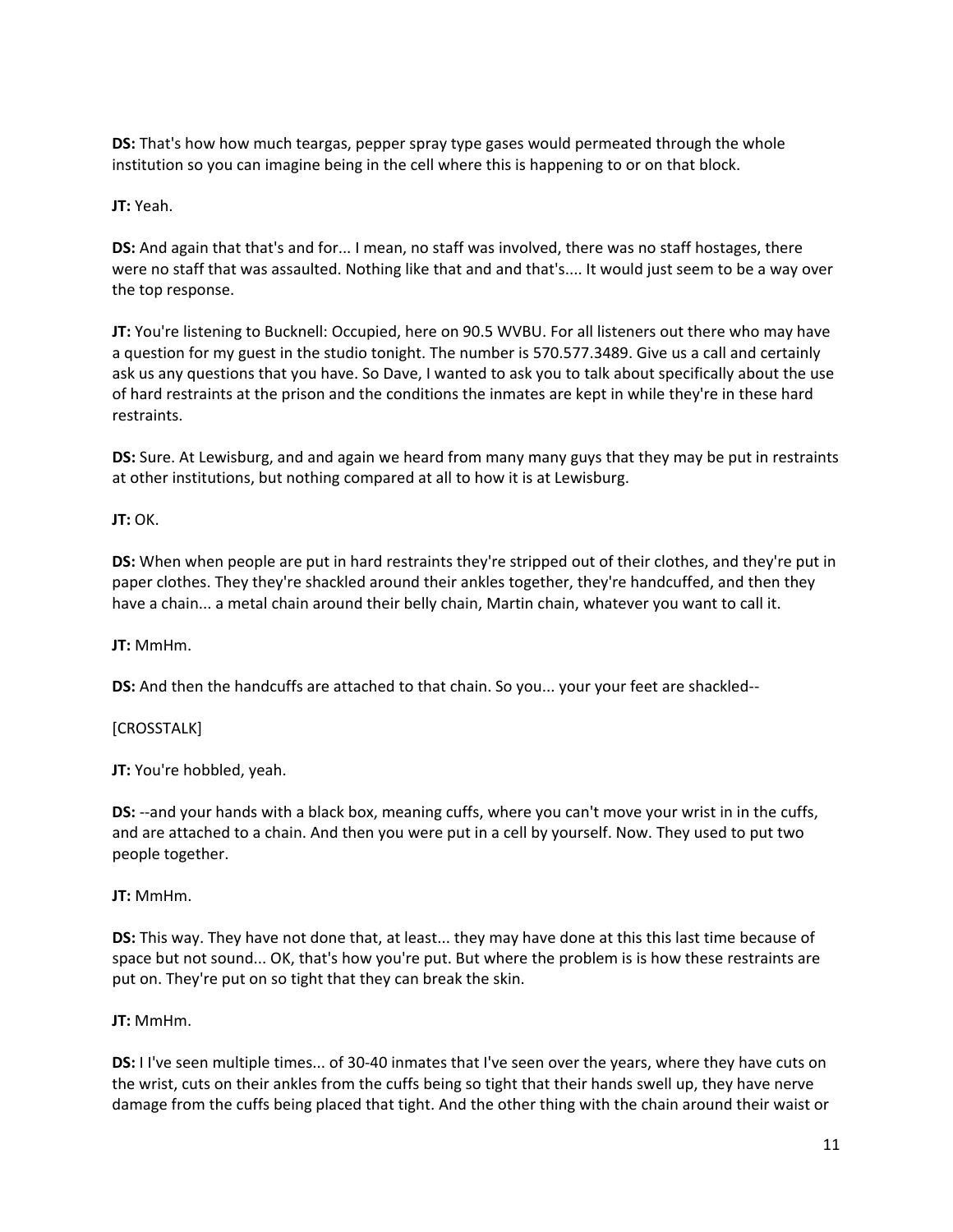chest. That chain is put on so tight that I've seen guys to two months after they been in restraints and it looks like they have a tattoo of chain around there there chest or waist, because that's how tight the chain had has been. And they're kept in there for hours or days depending on... and because of how they're kept, most guys cannot eat while they're in this. They can't drink and they can't use the facilities or the bathroom without staff, allowing them to have a hand free and we hear that does not happen. So the guys are in constant pain for X amount of time in the hard restraints and this is used again for... not for assaulting staff, not for assaulting an inmate, not for for something where... I'm not saying anything would justify it. But this would be for threatening or in their mind, staff, staff... I mean we believe they they falsified the incident report so that to place people in these restraints, so that is one of the worst things to me that happens at Lewisburg on... with the hard restraints. But another thing which they like to do, especially this time of year when you're put in the restraint room in paper clothes, in this, they then will open the window so that that you have. You are, you know, cold.

### [CROSSTALK]

**JT:** This is sadistic. This is the definition of...

**DS:** It absolutely is. It's nothing but torture. It's what torture is. As far as I would be concerned,

**JT:** Right.

**DS:** Because there's no penological reason for it, at all. It could be argued the placement in restraints, and we are arguing that in court, and that will be decided at some point. But deliberate opening of the window when somebody's in paper clothes, and can't... no blanket, nothing like that, just to me, that's torture and and that's that's what they been doing here at Lewisburg. Since the special management unit started. I've written to all three wardens that's been here regarding "Oh that doesn't happen here, that doesn't happen here" But, you know, every... when somebody's placed in restraints, every time that seems to be... and what we hear from staff "Oh, that's the Lewisburg way. That's how we do it Lewisburg." Again, it's nothing but torture in my mind.

# **JT:** MmHm.

**DS:** So the being placed in the hard restraints of Lewisburg. Again, it is something I believe they use to try to justify the program.

# **JT:** Right.

**DS:** Because again these aren't people who assaulted staff or something like that. To get a threatening shot just means that you "Oh, you threaten to kill staff." The guys don't... I mean that that's not there may be a few that that's happened over the years, but these guys know what happens to them. They're not going to do that--in my mind--and to be placed that way, again, completely against the BOP policy, but again it's the "Lewisburg Way" as as they like to say.

**JT:** What it sounds to me like what you're describing is a, is a culture that celebrates these types of practices.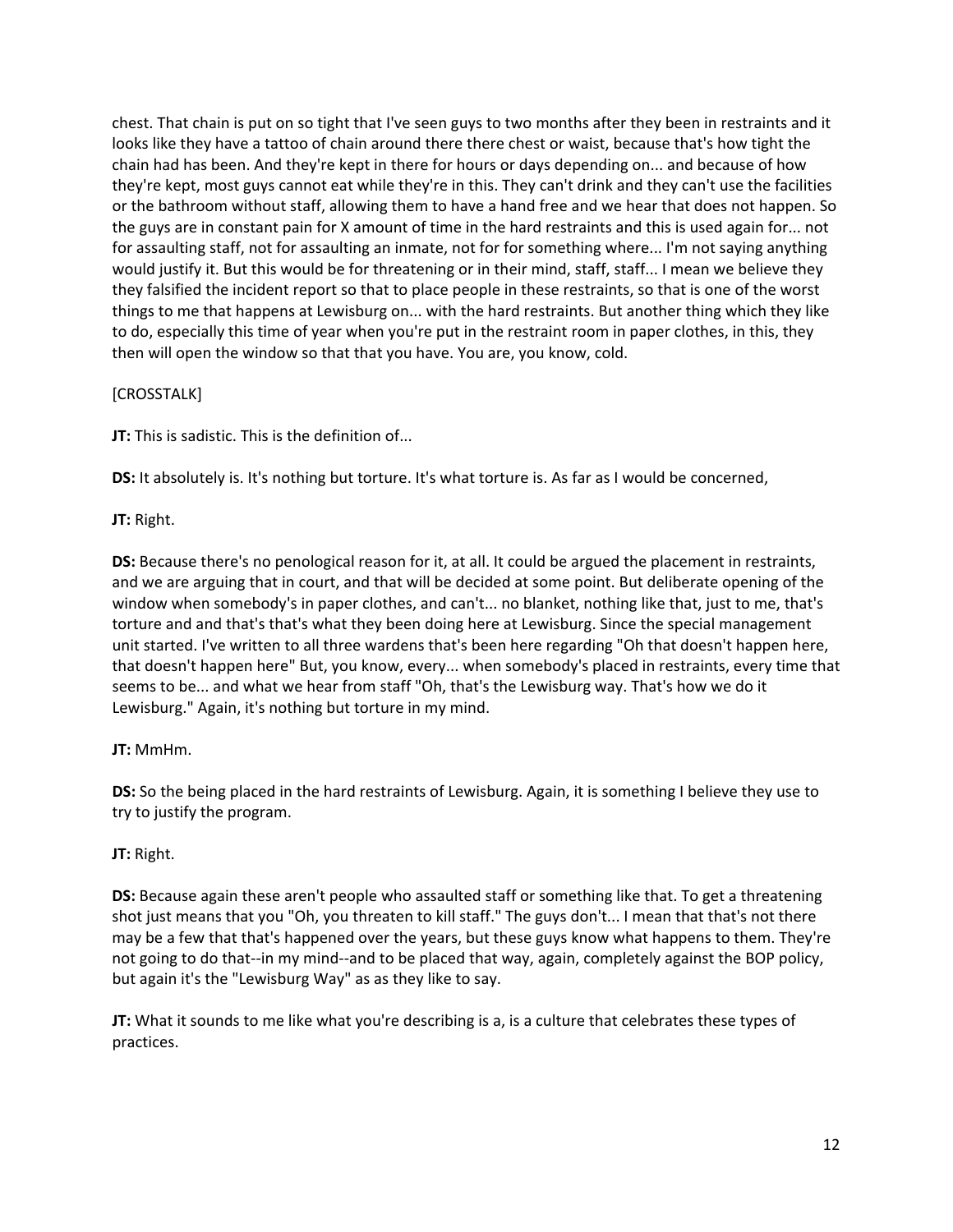**DS:** Absolutely, and and that's that that's what's so disheartening is that... Now, I believe there are many officers who work there that that don't, may not sign on with everything that goes on there.

**JT:** MmHm.

**DS:** They, they may not, that that this is not the way it should be, but you you don't go against what you're being told or from your higher-ups. You follow directions. If an incident report that you you you give an inmate an incident report where you know didn't happen, but you're told to do that, there's not much that can be done. At least...

**JT:** If you want to keep your job.

**DS:** Yes.

**JT:** Now I mean, this sounds a lot to me like, you read stories about the New York Police Department and the way in which there's quotas is for Stop and Frisk, right? And you gotta fill out these tickets even if you yourself don't believe in the practice.

**DS:** Right. Yeah, I believe, you know, I said this probably last time I was here and I do believe being a corrections officer is one of the toughest jobs there is, but it also goes with the responsibility. They want to consider themselves professionals then they need to be professional in their job.

**JT:** MmHm.

**DS:** And just to go back to the professionalism. This is... these are the worst of the worst according to the Bureau of Prisons. And you know, these guys are, they have to put them in these restraints. We heard in December out in the rec cages that staff and inmates had a snowball battle. Now people might think "Well, gee, that's just you know, guys havin'" you know... But, you have in an institution like this with a special management where you have the rules and the way they follow. Now today you're having a snowball battle, now tomorrow that staff never may be having a bad day, and all of a sudden you're put in restraints because you you maybe thought you could

**JT:** Be more familiar, yeah.

**DS:** More familiar. Very unprofessional at the least, but that's the type of thing, and the inmates are supposed to know what staff is feeling today or tomorrow, and that that's where the problem.

**JT:** Yeah.

**DS:** When you're kept in these conditions and and then... because the inmates are on edge too. I mean, obviously when you're kept this way month after month, year after year.

# [CROSSTALK]

**JT:** Yep. It's a nasty way to live.

**DS:** But the professionalism of staff comes into question when they can have a snowball battle with inmates, it's just on so many levels.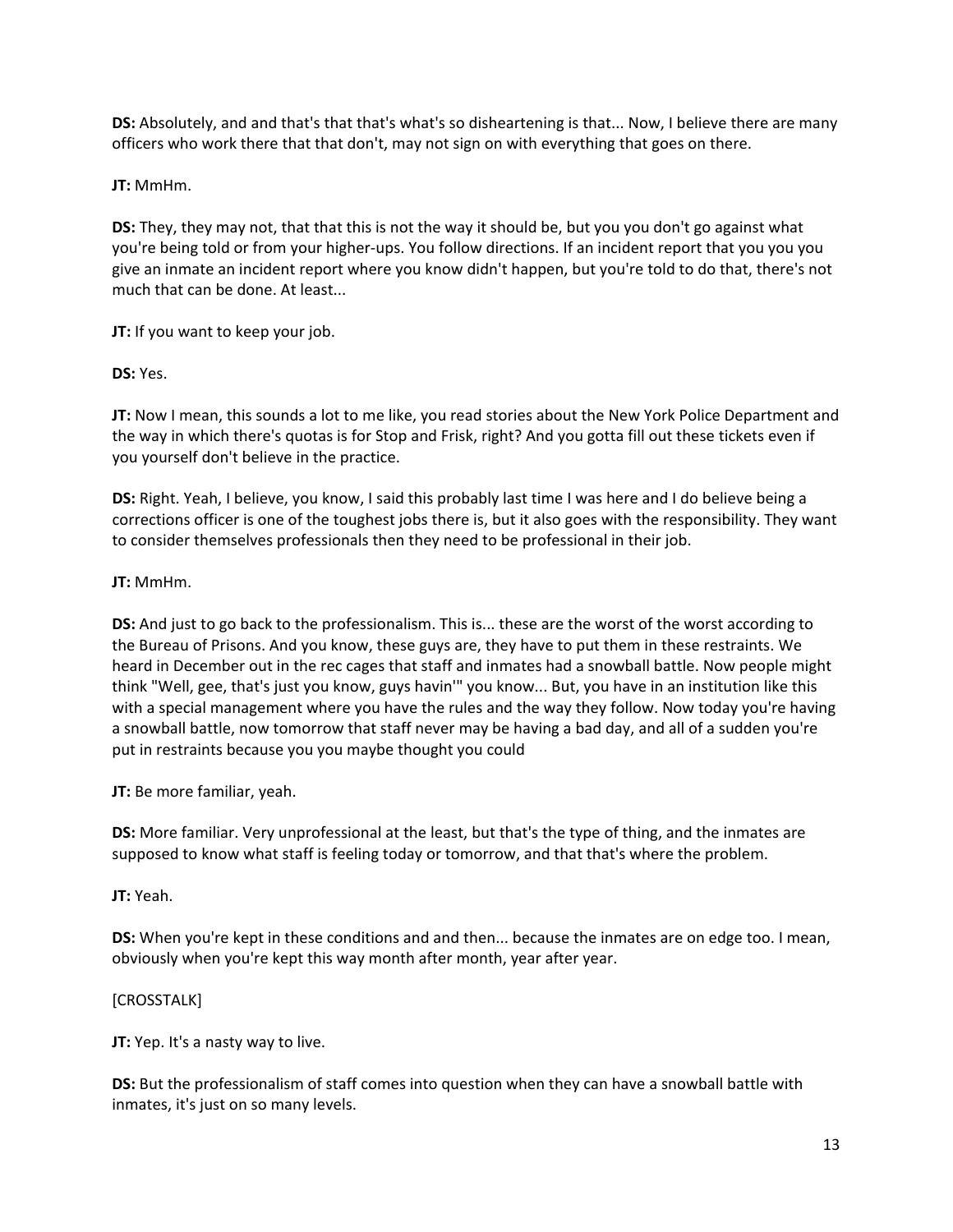**JT:** Yeah.

**DS:** That is, that is so wrong.

**JT:** Yeah.

**DS:** And especially especially in this type of setting.

**JT:** But I mean, that's... if we continue this analysis is torture that's part of it, right? That you can't... you can never predict where you're torture is at on any particular day.

### [CROSSTALK]

**DS:** Absolutely. Correct. And the guy... you know they just don't know how to react to somebody when they come on the block. And again, these guys are at the mercy of staff. Like you said, they're in their cells twenty-four hours a day. They don't get to go to the chow hall to have...

**JT:** Yeah.

**DS:** If their meal happens to not come or there's something missing. They have no control over these things. And so when staff does not act professionally or for some reason has it out for an inmate, maybe, for many reasons, and we we have we have guys who... this program is supposed to be an 18 to 24 month program.

# **JT:** OK.

**DS:** And that's through phases one through four. There are many guys here at Lewisburg been here 3, 4, 5 years in the special management program. And again, policies clearly says that's not to be the case. They just keep giving them extensions and again I just can't imagine being in it under these conditions for four and five years and the mental health issues.

# **JT:** MmMm.

**DS:** that many of the guys have because of that, even if they didn't come in here with any mental health issues. It's just staggering.

#### [CROSSTALK]

**JT:** Right, well I mean it sounds like the program is designed to in fact induce these kinds of mental issues.

#### **DS:** Well.

**JT:** And again, that's my speculation... Yeah, I know we're in the realm of speculation here.